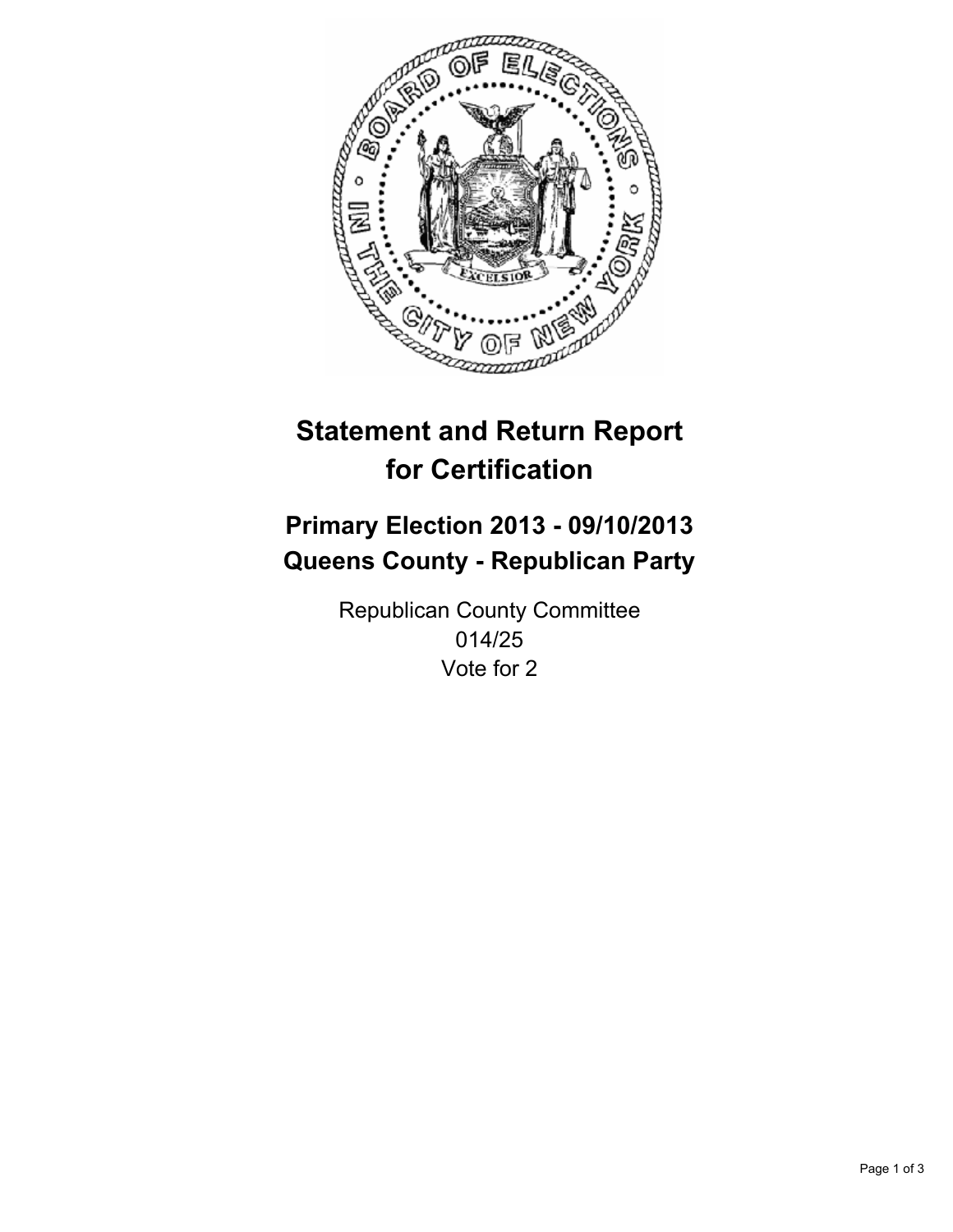

## **Assembly District 25**

| <b>EMERGENCY</b>       | 0        |
|------------------------|----------|
| ABSENTEE/MILITARY      |          |
| <b>FEDERAL</b>         | 0        |
| SPECIAL PRESIDENTIAL   | 0        |
| <b>AFFIDAVIT</b>       | $\Omega$ |
| <b>HSIN HSU</b>        | 5        |
| <b>RUTH BYINGTON</b>   | 11       |
| <b>KEVIN O'CONNOR</b>  | 11       |
| <b>MARGARET COFFEY</b> | 8        |
| <b>Total Votes</b>     | 35       |
|                        |          |